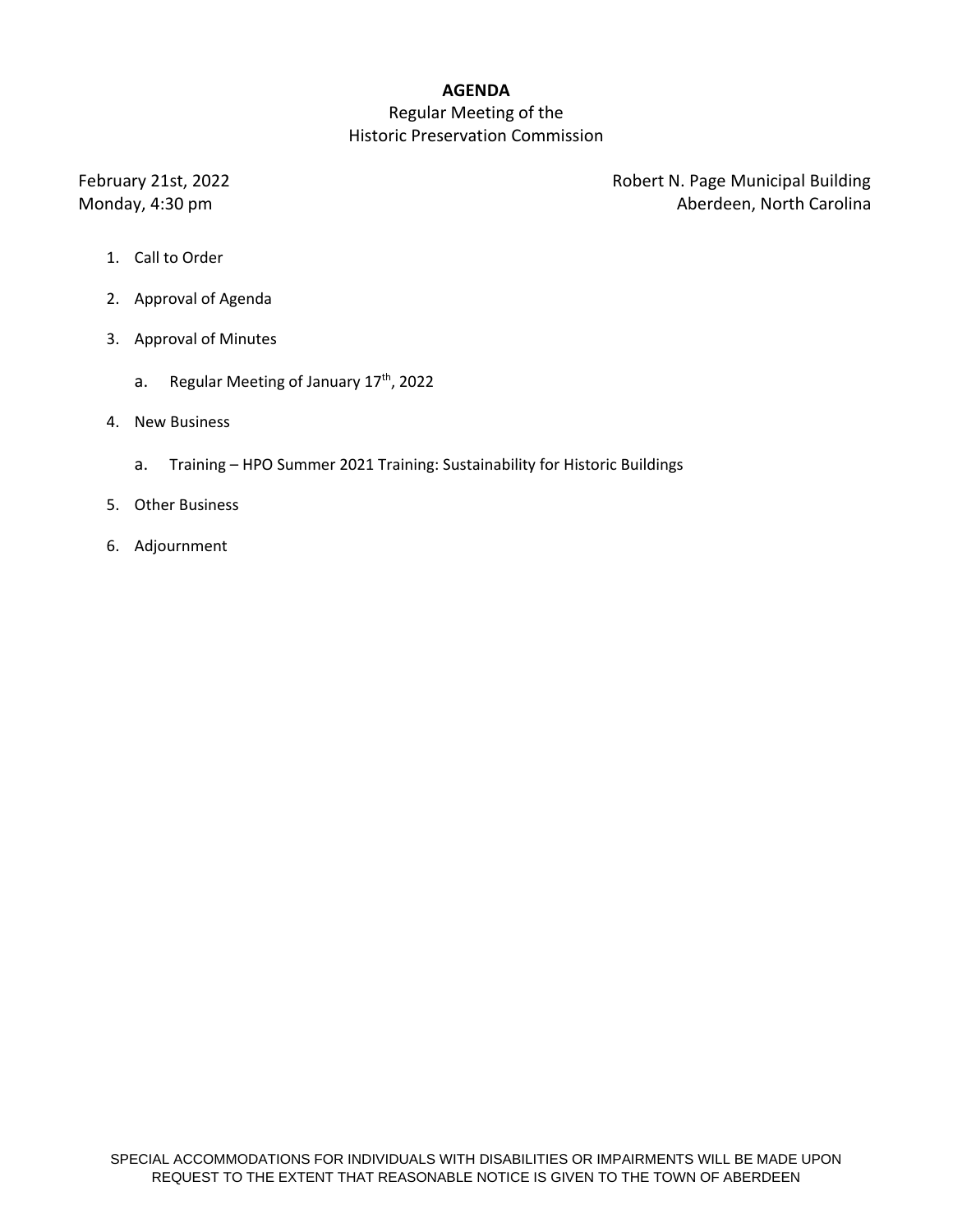### **MINUTES**

# Regular Meeting of the Historic Preservation Commission

January 18, 2022 Robert N. Page Municipal Building Monday, 4:30 pm Aberdeen, North Carolina

The Historic Preservation Commission (HPC) met on Monday, January 18, 2022 at 4:30 pm for a regular meeting. The meeting was held in Town Hall. Members present were Chairperson Mollie Wilson, Dell Crumpton, Lauren Norman, Harriet Sloan, and Ernestine Chapman. Staff members in attendance were Planning Director Justin Westbrook, Permit Technician Maria Carpenter, and Administrative Assistant Cathi Ericson.

- 1. Chairperson Mollie Wilson called the meeting to order at 4:35 pm.
- 2. Approval of Agenda

A motion was made by Ms. Crumpton, seconded by Ms. Chapman, to approve the agenda as presented. Motion unanimously carried 5‐0.

- 3. Approval of Minutes
	- a. Regular Meeting of June  $21<sup>st</sup>$ , 2021

A motion was made by Ms. Norman, seconded by Ms. Sloan, to approve the minutes from the June 21<sup>st</sup>, 2021 meeting as presented. Motion unanimously carried 5-0.

- 4. Other Business
	- a. 2022 Meeting Schedule

Permit Technician Carpenter presented the 2022 schedule for Historic Preservation Commission meetings.

- January 18, 2022
- February 21, 2022
- March 21, 2022
- April 18, 2022
- May 16, 2022
- June 20, 2022
- August 15, 2022
- September 19, 2022
- October 17, 2022
- November 21, 2022
- December 19, 2022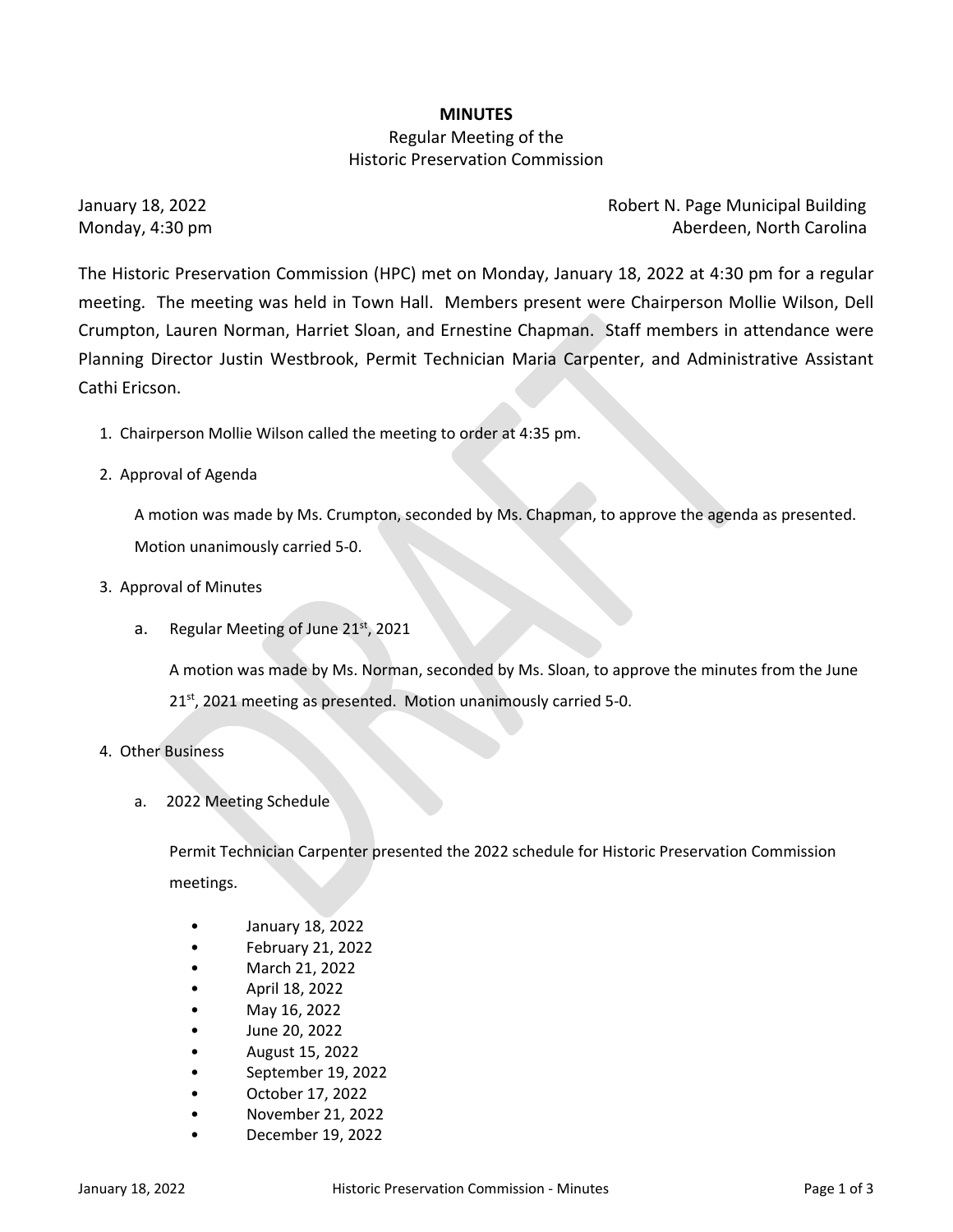A motion was made by Ms. Crumpton, seconded by Ms. Chapman, to approve the meeting schedule for 2022 as presented. Motion unanimously carried 5‐0.

b. Elections

A motion was made by Ms. Crumpton, seconded by Ms. Chapman, to nominate current Chairperson, Mollie Wilson. Motion unanimously carried 5‐0.

A motion was made by Ms. Wilson, seconded by Ms. Chapman, to nominate Ms. Crumpton as Vice Chair. Motion unanimously carried 5‐0.

Ms. Carpenter presented the data for COA permits processed and completed in 2021. Chairperson Wilson requested a monthly report of the COAs to be distributed to Board members and Ms. Carpenter stated that could be done.

Director Westbrook explained the regulations for nonresidential property fence permits in the Historic Preservation District. The property being questioned was the Main Street Park, some members voiced their concern for the material type chosen for the fence. Director Westbrook stated that the Parks and Recreation Director made the decision for the fence material.

Chairperson Wilson asked if the HPC Board could review the subject and edit the current standards for nonresidential fences in the Historic District. Director Westbrook stated he would begin research on the standard and have a direction available for the next meeting as well as contacting the Town Attorney for additional information.

Ms. Carpenter distributed and discussed a flow chart designed by Director Westbrook that outlined the case types for legislative or quasi‐judicial processes. The quasi‐Judicial decisions follow a different set of requirements for public hearings and Ms. Carpenter explained the evidence process to be considered in the decision‐making process.

Historic Preservation Commission members are required to participate in an Annual Training event. Two members of the board must complete and report on historic district training annually. More information for the available training sessions will be available at a future date. Railroad closings of the Downtown area were mentioned.

Ms. Carpenter shared the information for the upcoming Bike and Pedestrian meeting, the event is open to the public on 6:30 pm February 10, 2022. Ms. Carpenter invited the board to attend if they were interested.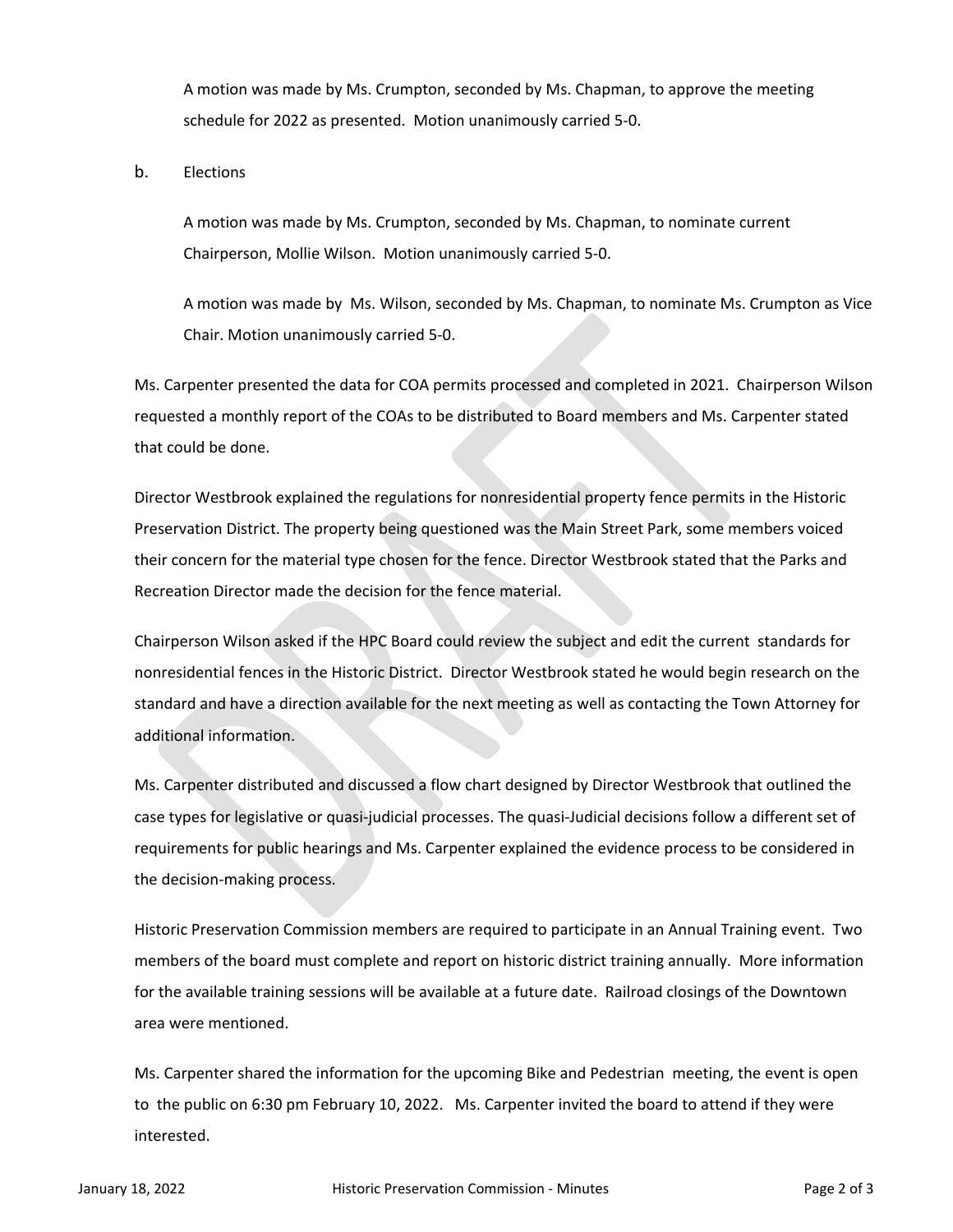#### 5. Adjournment

A motion was made by Ms. Chapman seconded by, Ms. Crumpton to adjourn the meeting. Motion unanimously carried 5‐0. The meeting adjourned at 5:50 pm.

\_\_\_\_\_\_\_\_\_\_\_\_\_\_\_\_\_\_\_\_\_\_\_\_\_\_\_\_\_ \_\_\_\_\_\_\_\_\_\_\_\_\_\_\_\_\_\_\_\_\_\_\_\_\_\_\_\_\_

Cathi Ericson, Administrative Assistant **Music Equation: Cathi Ericson, Chairperson** Minutes were completed in draft form on **Minutes were approved** Minutes were approved January 18, 2022 February 21, 2022